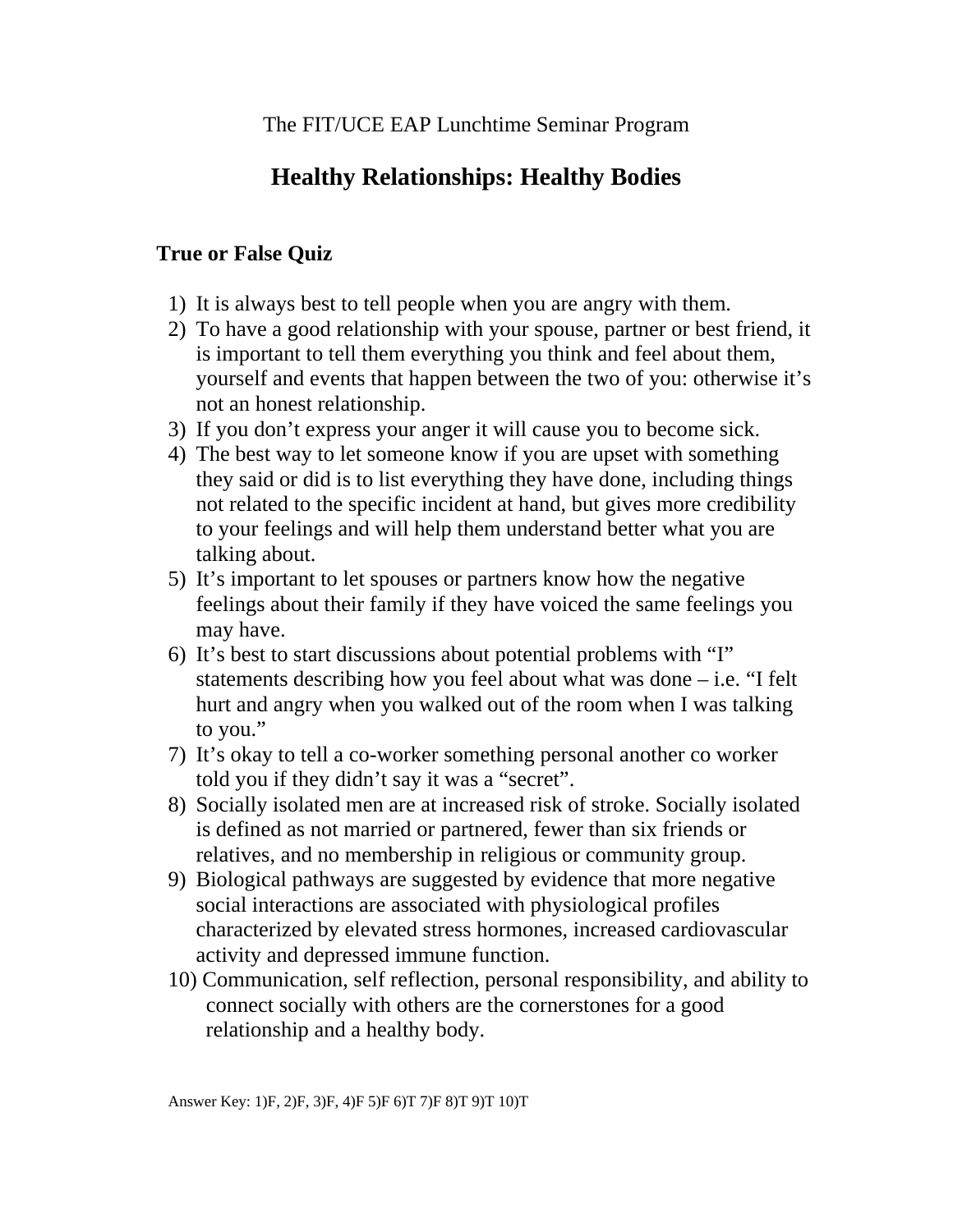## The FIT/UCE EAP Lunchtime Seminar Program

## **Healthy Relationships: Healthy Bodies**

- 1) Pick a relationship that you would like to improve to make it the healthiest it can be.
- 2) List three things that currently are problematic in that relationship. 1)
	- 2) 3)
- 3) How do each of those three things make you feel?
	- 1) 2) 3)
- 4) What kind of physical effects do you experience from those feelings? 1)
	- 2) 3)
- 5) When have you felt this way before?
- 6) Do you remember any other people who made you feel this way?